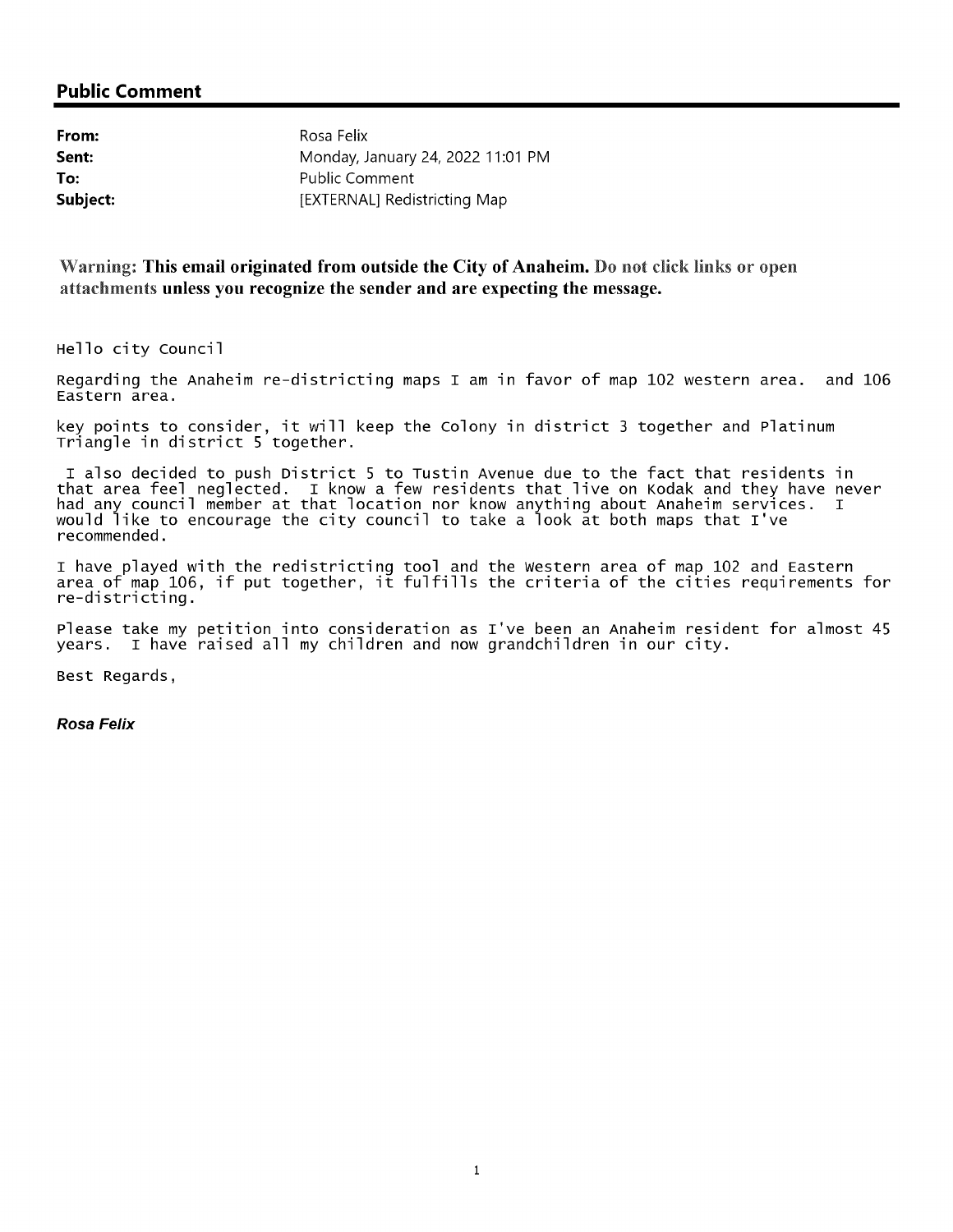# Jennifer L. Hall

| From:        | Veronica Chavez                                         |
|--------------|---------------------------------------------------------|
| Sent:        | Monday, January 24, 2022 8:23 PM                        |
| To:          | Redistricting; Avelino Valencia; alynch@unitehere11.org |
| Subject:     | [EXTERNAL] Letter to Anaheim                            |
| Attachments: | Letter to Anaheim City Council.pdf                      |

Warning: This email originated from outside the City of Anaheim. Do not click links or open attachments unless you recognize the sender and are expecting the message.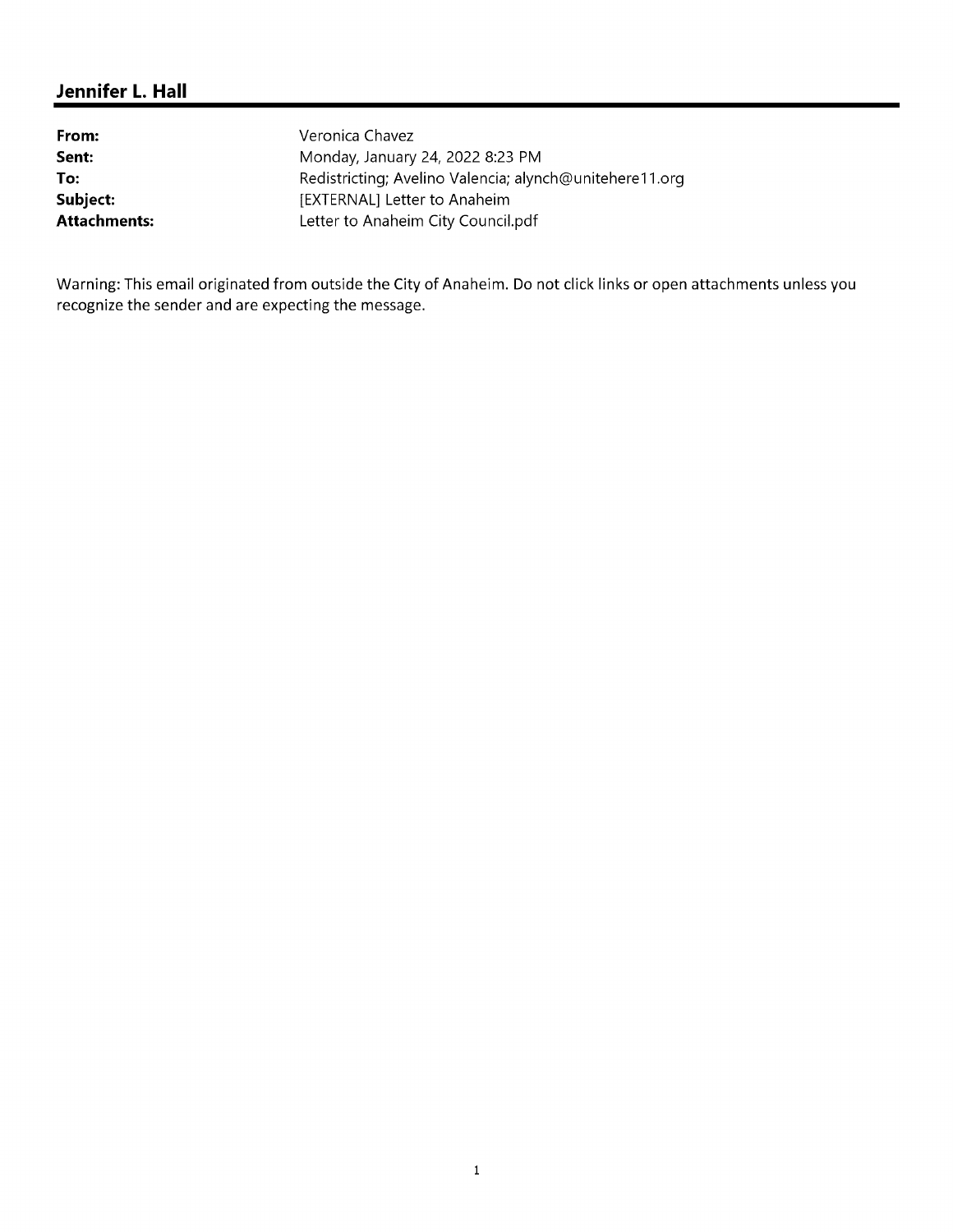Dear Mayor Sidhu and Anaheim City Council,

As a resident of the City of Anaheim at Anaheim CA 92802, I ask you to please approve Map 114, Anaheim Now, as the new district map for the city of Anaheim for the next decade. Map 114 is the true successor to the original People's Map and keeps the original vision we sought for Anaheim 6 years ago. Keeps communities of interest and neighborhoods intact. Unites the Colony in one district and keeps it with other historic neighborhoods and keeps greater Little Arabia united. Map 114 respects neighborhood boundaries and is not gerrymandered, keeping district boundaries along main streets and thoroughfares and following basic redistricting principles. This map creates 3 Federal Voting Rights Section 2 districts for the growing Latino population in the central part of the city. Map 114 truly continues the spirit of the original People's Map but is modernized to adjust for changes in the 2020 census while allowing for the change that is needed without drastically altering what is already a fair map. Other maps either pack Latino voters into only one district or attempt to crack them to limit their ability to elect representatives of their choice while other maps do create three majority seats but divide neighborhoods or communities of interest in the process. It is important that the Council approve a map that follows the original intent of the Federal and California Voting Rights Act while respecting neighborhood integrity. We ask you to please approve Map 114, Anaheim Now.

Sincerely,

veronica Chavez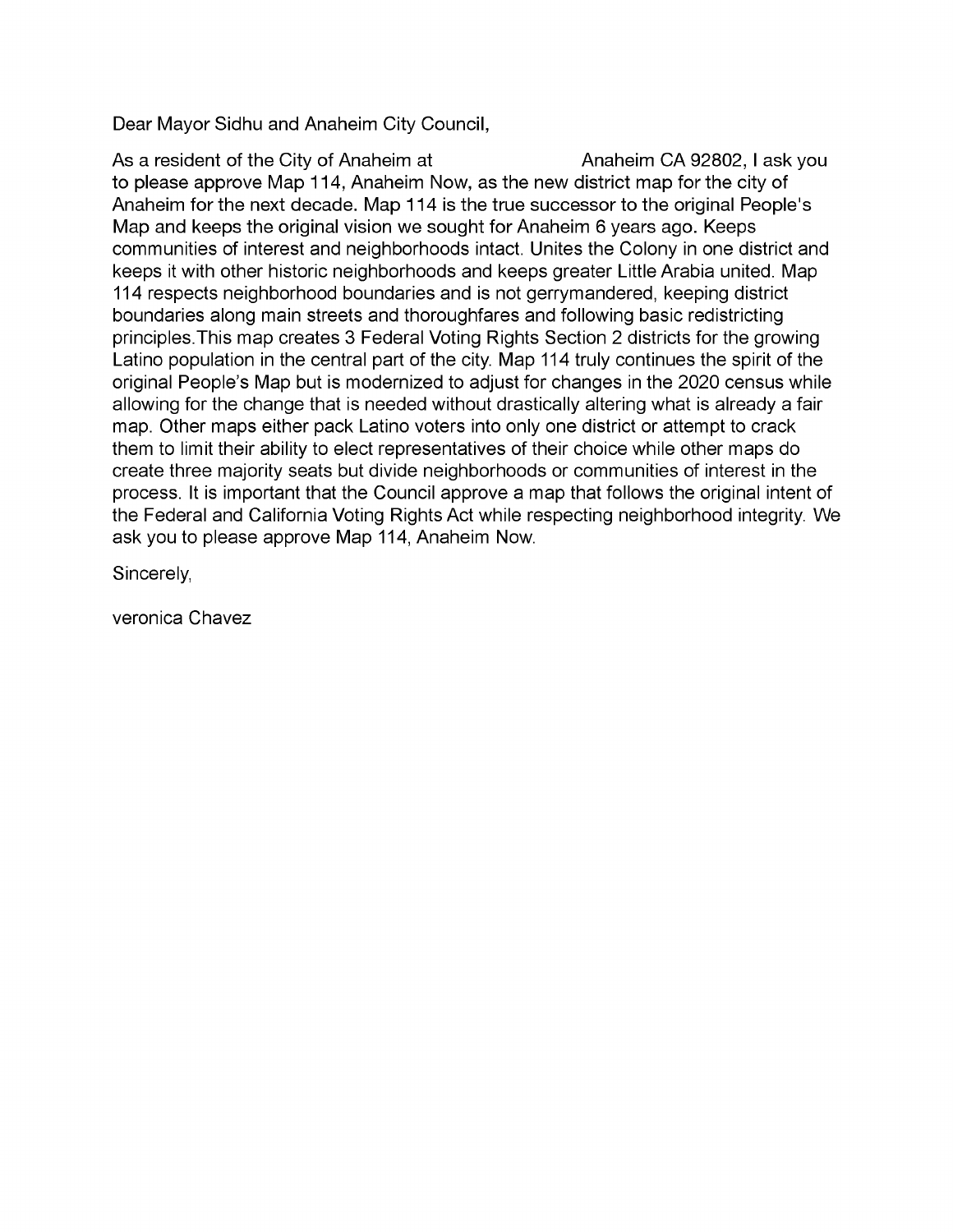## Jennifer L. Hall

From: april chavez v **Sent:** Monday, January 24, 2022 8:31 PM To: <br>
To: Austin Lynch; Avelino Valencia; Redistricting<br>
EXTERNAL] Letter to Anaheim [EXTERNAL] Letter to Anaheim Attachments: Letter to Anaheim City Council.docx-2.pdf

Warning: This email originated from outside the City of Anaheim. Do not click links or open attachments unless you recognize the sender and are expecting the message.

Sent from Yahoo Mail for iPhone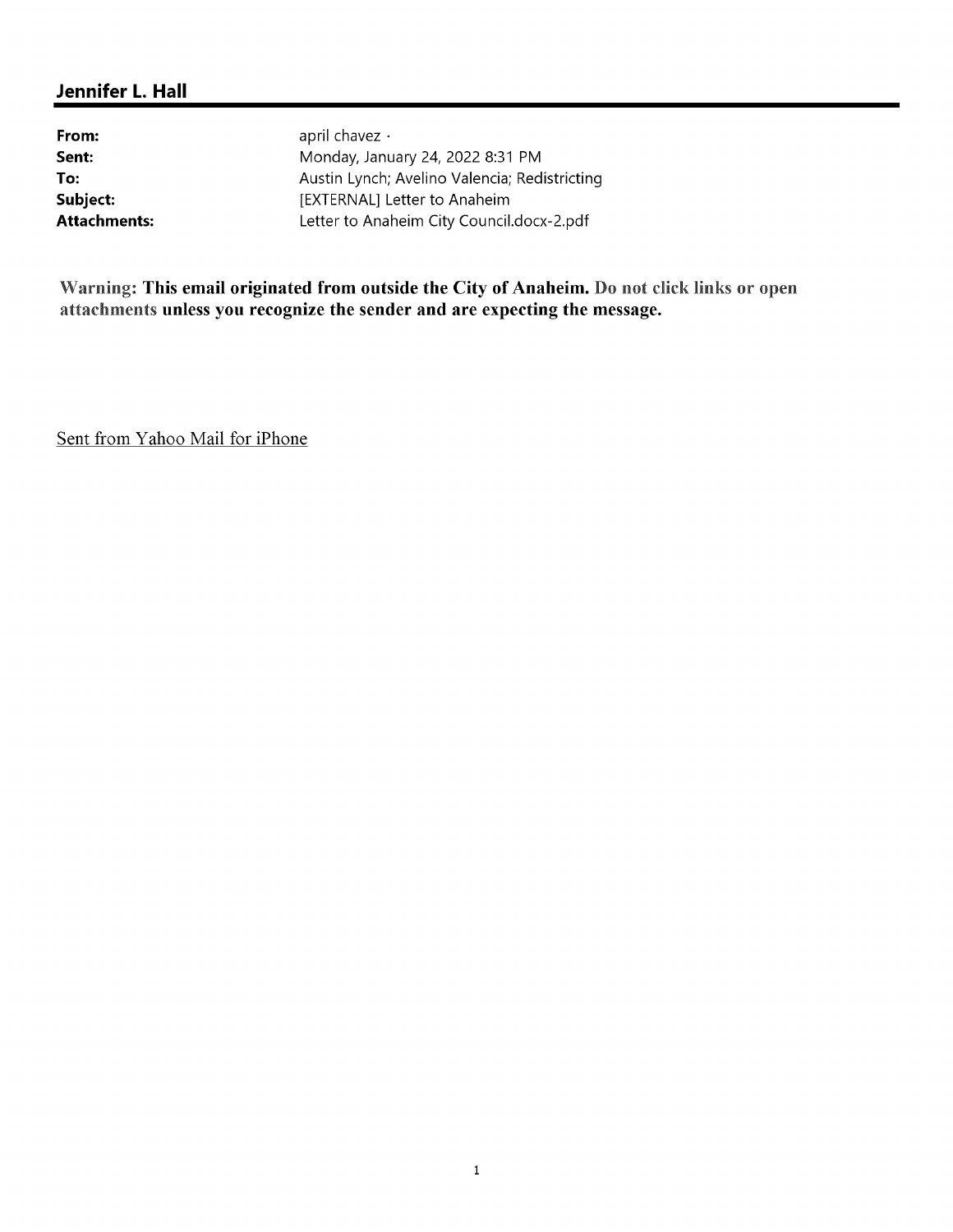Dear Mayor Sidhu and Anaheim City Council,

As a resident of the City of Anaheim at (a) anaheim ca 9280, I ask you to please approve Map 114, Anaheim Now, as the new district map for the city of Anaheim for the next decade. Map 114 is the true successor to the original People's Map and keeps the original vision we sought for Anaheim 6 years ago. Keeps communities of interest and neighborhoods intact. Unites the Colony in one district and keeps it with other historic neighborhoods and keeps greater Little Arabia united. Map 114 respects neighborhood boundaries and is not gerrymandered, keeping district boundaries along main streets and thoroughfares and following basic redistricting principles. This map creates 3 Federal Voting Rights Section 2 districts for the growing Latino population in the central part of the city. Map 114 truly continues the spirit of the original People's Map but is modernized to adjust for changes in the 2020 census while allowing for the change that is needed without drastically altering what is already a fair map. Other maps either pack Latino voters into only one district or attempt to crack them to limit their ability to elect representatives of their choice while other maps do create three majority seats but divide neighborhoods or communities of interest in the process. It is important that the Council approve a map that follows the original intent of the Federal and California Voting Rights Act while respecting neighborhood integrity. We ask you to please approve Map 114, Anaheim Now.

Sincerely,

Mercedes Rojas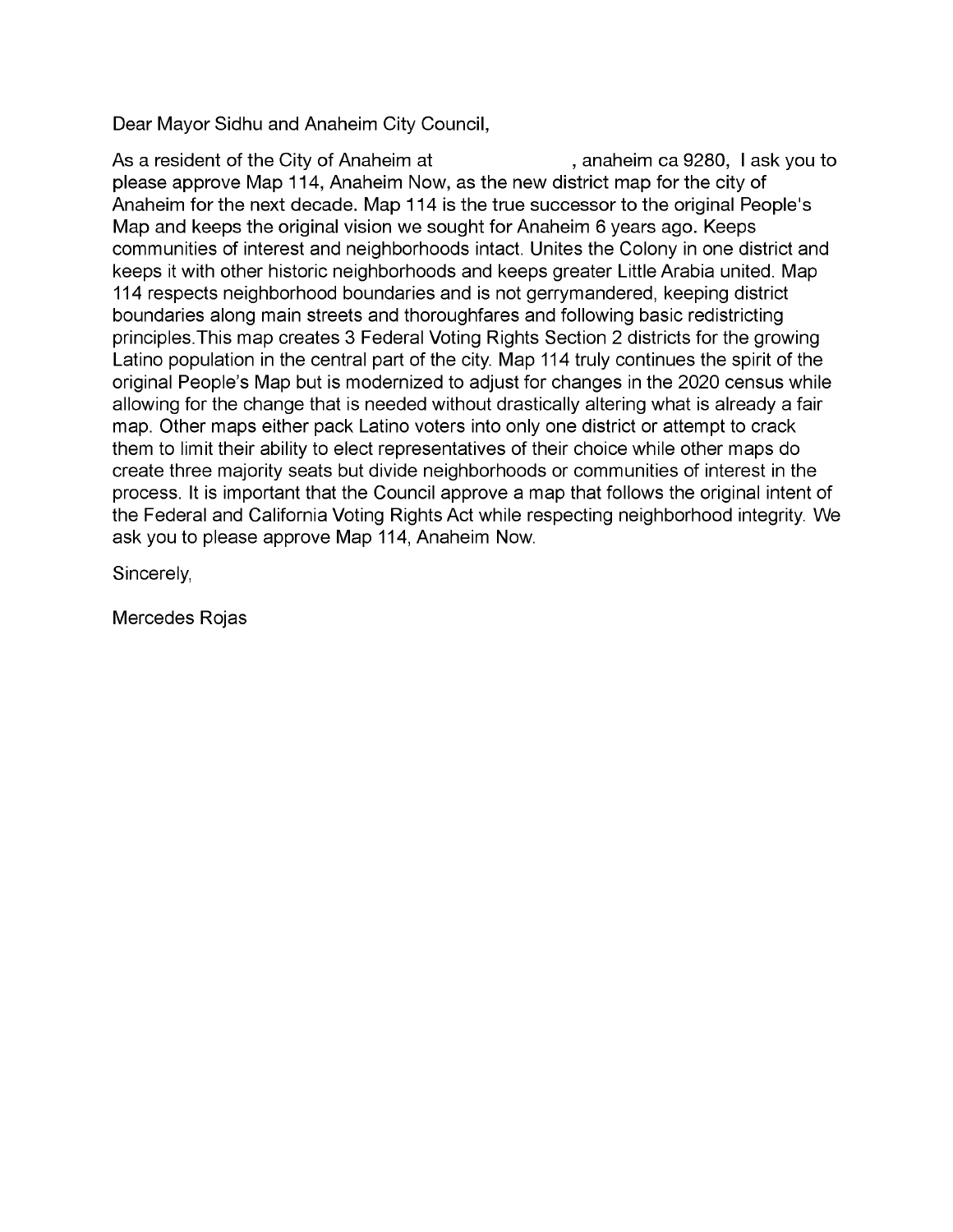## Jennifer L. Hall

From: Veronica Chavez **Sent:** Monday, January 24, 2022 8:41 PM To: The Redistricting; Avelino Valencia; alynch@unitehere11.org Subject: [EXTERNAL] letter

Warning: This email originated from outside the City of Anaheim. Do not click links or open attachments unless you recognize the sender and are expecting the message.

Dear Mayor Sidhu and Anaheim City Council,

As a resident of the City of Anaheim at Anaheim CA 92804, , I ask you to please approve Map 114, Anaheim Now, as the new district map for the city of Anaheim for the next decade. Map 114 is the true successor to the original People's Map and keeps the original vision we sought for Anaheim 6 years ago. Keeps communities of interest and neighborhoods intact. Unites the Colony in one district and keeps it with other historic neighborhoods and keeps greater Little Arabia united. Map 114 respects neighborhood boundaries and is not gerrymandered, keeping district boundaries along main streets and thoroughfares and following basic redistricting principles.This map creates 3 Federal Voting Rights Section 2 districts for the growing Latino population in the central part of the city. Map 114 truly continues the spirit of the original People's Map but is modernized to adjust for changes in the 2020 census while allowing for the change that is needed without drastically altering what is already a fair map. Other maps either pack Latino voters into only one district or attempt to crack them to limit their ability to elect representatives of their choice while other maps do create three majority seats but divide neighborhoods or communities of interest in the process. It is important that the Council approve a map that follows the original intent of the Federal and California Voting Rights Act while respecting neighborhood integrity. We ask you to please approve Map 114, Anaheim Now.

Sincerely, Antonia De Los Reyes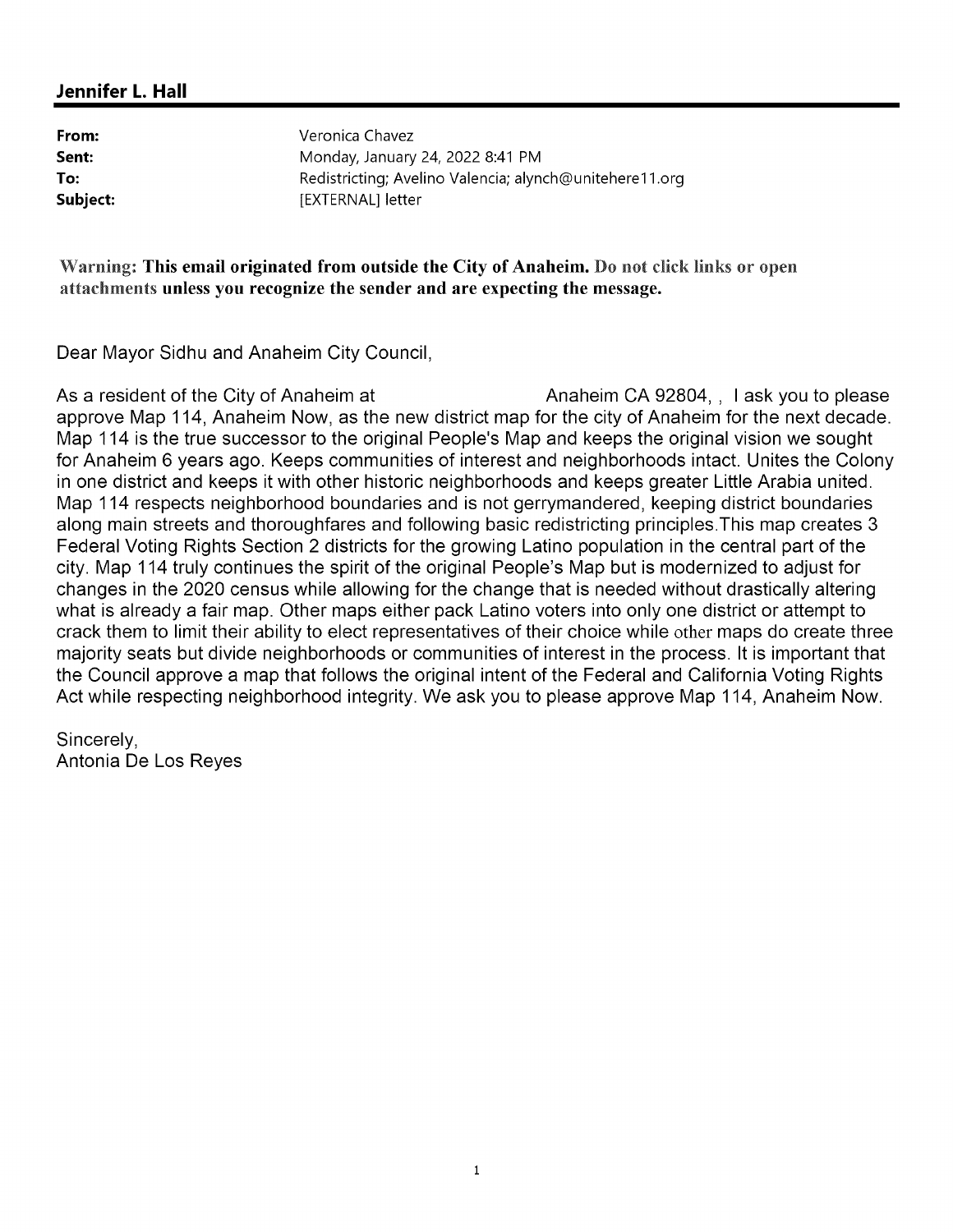**From:** Sent: Tuesday, January Sent: Tuesday, January Sent:<br>
Tuesday, January 25, 2022 12:37 PM<br>
Public Comment To:<br>
Subject:<br>
Subject:<br>
EXTERNAL] Maps /Redistricting

## Warning: This email originated from outside the City of Anaheim. Do not click links or open attachments unless you recognize the sender and are expecting the message.

Hello Council,

From the maps the public has provided I think the best Map for our city would be map 102 for the flat land. This makes the most sense. Also, for the hills map 106 looks good.

Thank you, Jeanette Saldivar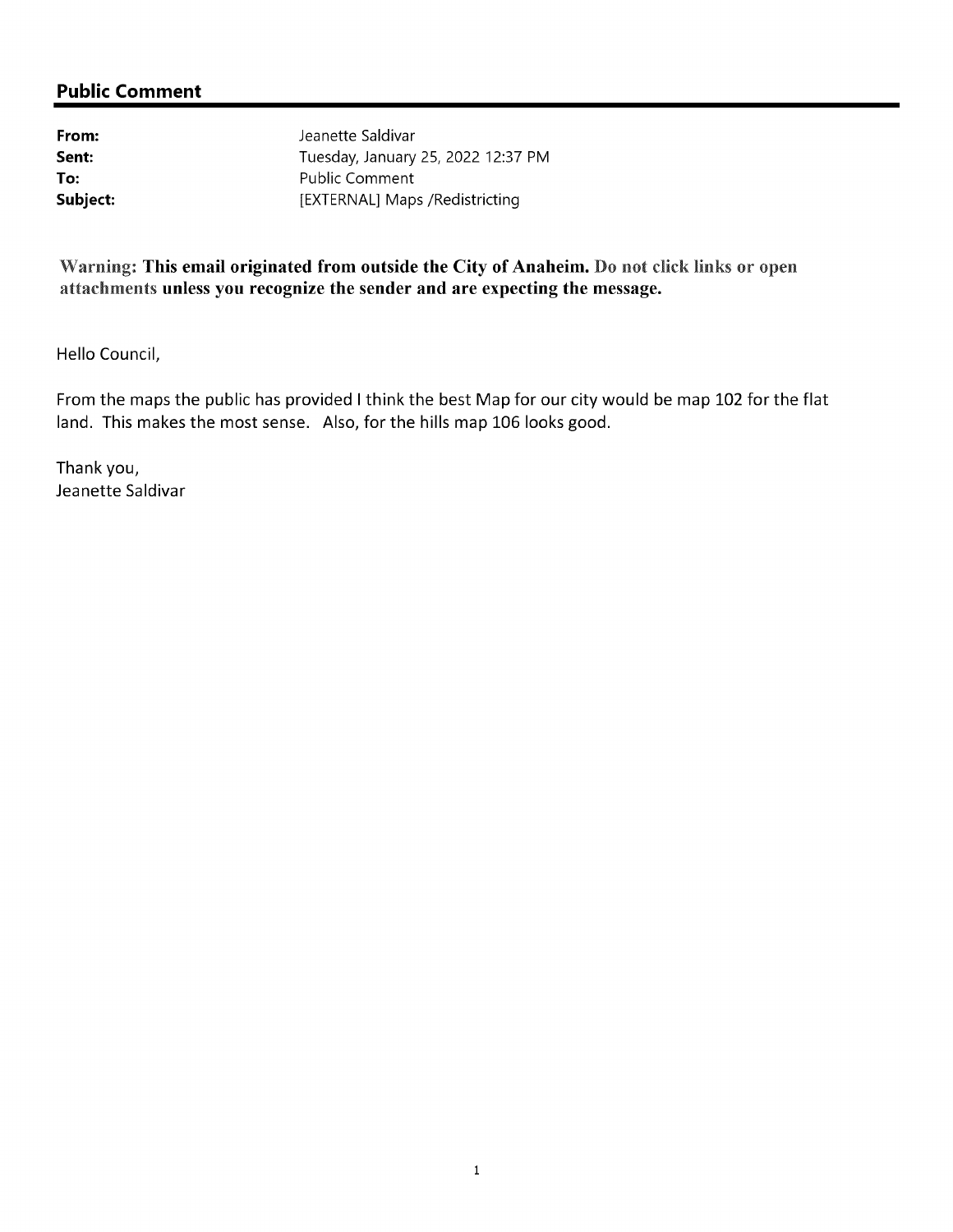## **Public Comment**

From: Callie and Contract Contract Contract Contract Contract Contract Contract Contract Contract Contract Contract Contract Contract Contract Contract Contract Contract Contract Contract Contract Contract Contract Contrac Sent:<br>
Tuesday, January 25, 2022 12:52 PM<br>
Public Comment **To:**<br>
Subject:<br>
Subject:<br>
EXTERNAL] New Map

Warning: This email originated from outside the City of Anaheim. Do not click links or open attachments unless you recognize the sender and are expecting the message.

TO WHOM IT MAY CONCERN:

I AGREE WITH MAP 102 AND MAP 106.

THANKYOU,

**CECILIA HERRERA** DISTRICT 4RESIDENT

Sent from Mail for Windows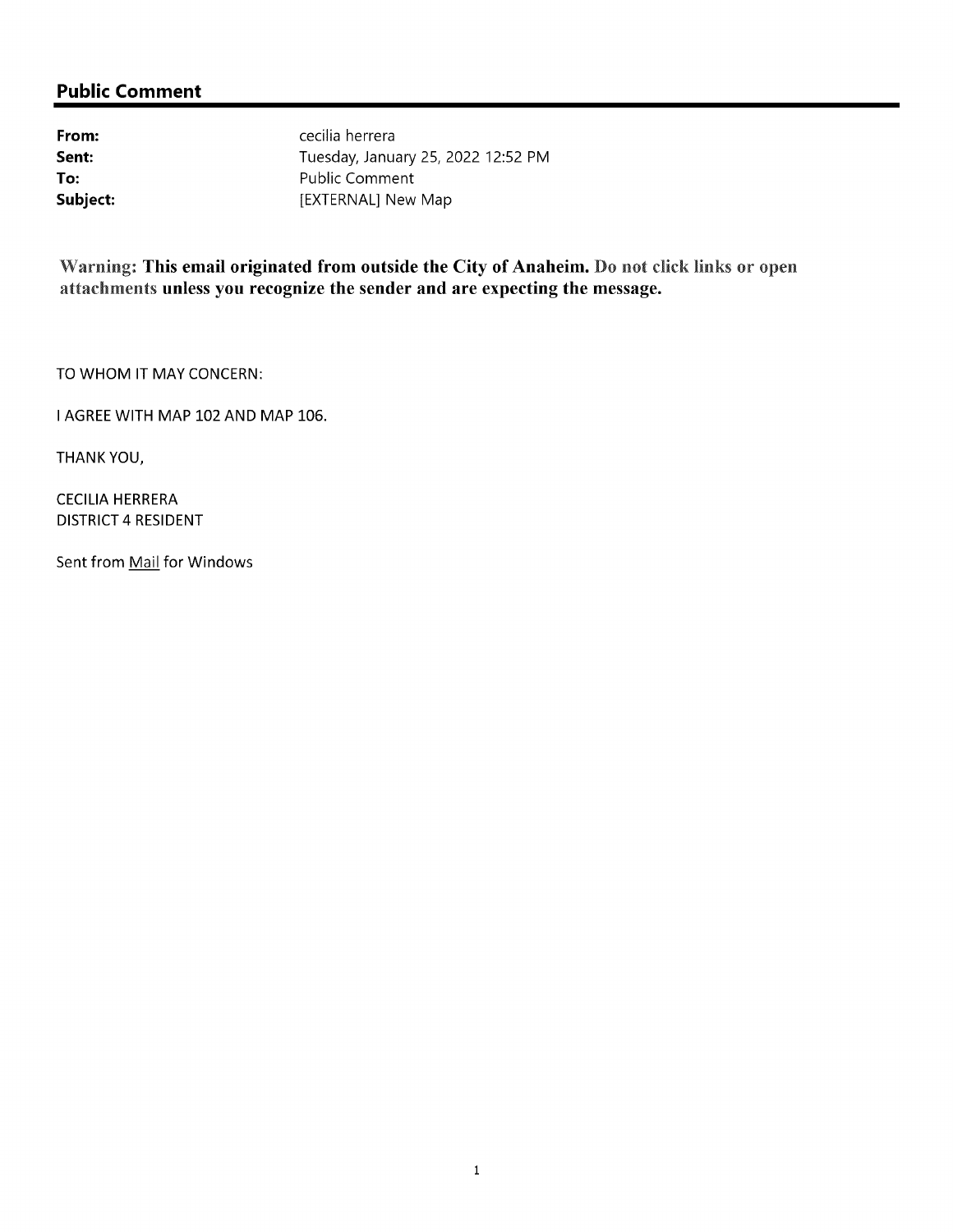From: National Adalgisa Jones Sent:<br>
Tuesday, January 25, 2022 12:21 PM<br>
Redistricting **To:** Redistricting<br> **Cc:** Austin Lynch **Cc:**<br>
Subject:<br>
Subject:
Subject:
Subject:
Subject:
Subject:
Subject:
Subject:
Subject:
Subject:
Subject:
Subject:
Subject:
Subject:
Subject:
Subject:
Subject:
Subject:
Subject:
Subject:
Subject:
Subject:
Subject:
Subject

## Warning: This email originated from outside the City of Anaheim. Do not click links or open attachments unless you recognize the sender and are expecting the message.

Dear Mayor Sidhu and Anaheim City Council,

As a resident of the City of Anaheim, (address optional), I ask you to please approve Map 114, Anaheim Now, as the new district map for the city of Anaheim for the next decade. Map 114 is the true successor to the original People's Map and keeps the original vision we sought for Anaheim 6 years ago. Keeps communities of interest and neighborhoods intact. Unites the Colony in one district and keeps it with other historic neighborhoods and keeps greater Little Arabia united. Map 114 respects neighborhood boundaries and is not gerrymandered, keeping district boundaries along main streets and thoroughfares and following basic redistricting principles. This map creates 3 Federal Voting Rights Section 2 districts for the growing Latino population in the central part of the city. Map 114 truly continues the spirit of the original People's Map but is modernized to adjust for changes in the 2020 census while allowing for the change that is needed without drastically altering what is already a fair map. Other maps either pack Latino voters into only one district or attempt to crack them to limit their ability to elect representatives of their choice while other maps do create three majority seats but divide neighborhoods or communities of interest in the process. It is important that the Council approve a map that follows the original intent of the Federal and California Voting Rights Act while respecting neighborhood integrity. We ask you to please approve Map 114, Anaheim Now.

Sincerely,

Adalgisa Tamayo Jones

anaheim CA92807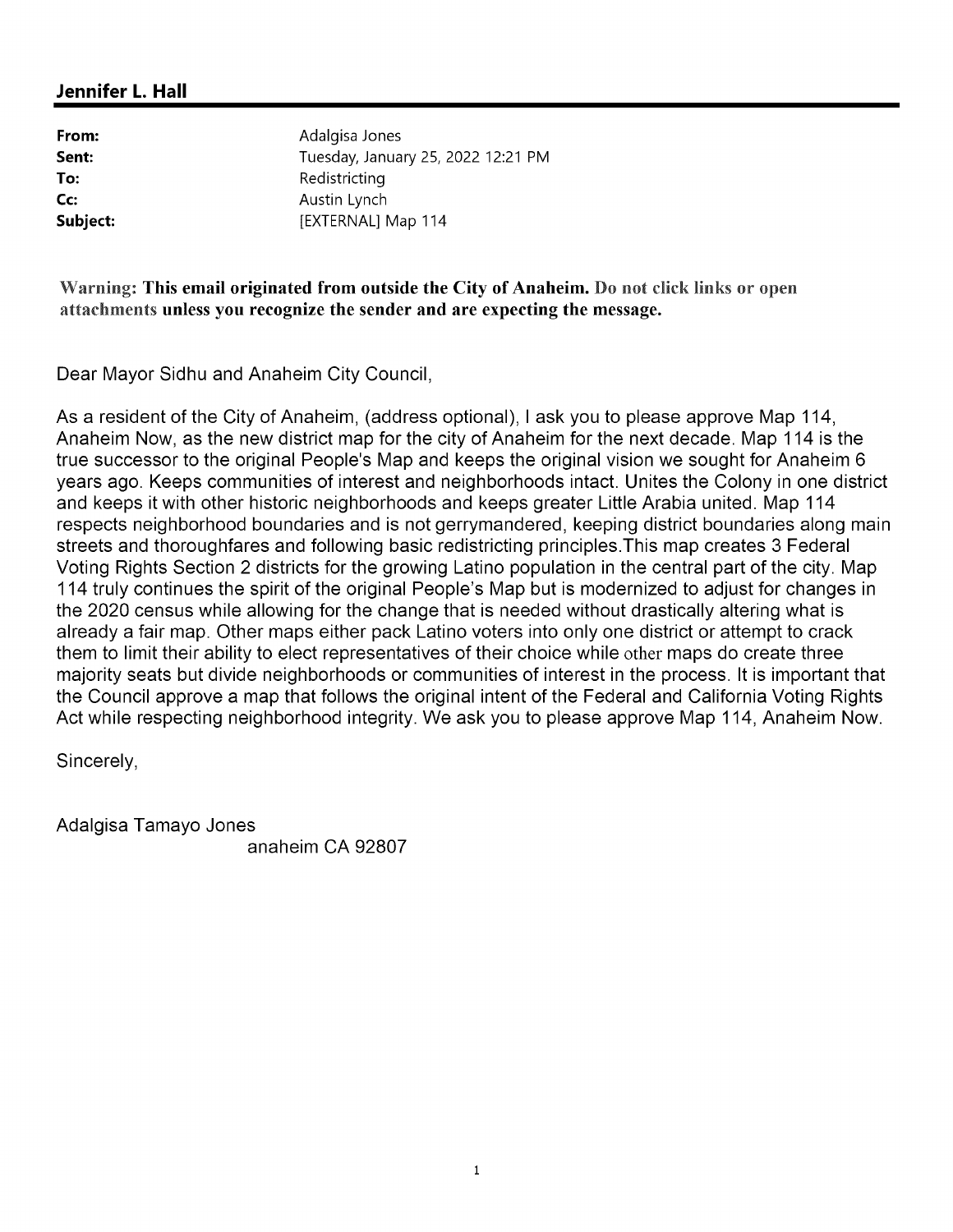From: Ana Butler Sent:<br>
Tuesday, January 25, 2022 2:01 PM<br>
Redistricting To: Redistricting<br>
City Communication Contract Avelino Valencia Collect:<br>
Subject:<br>
Subject:<br>
Subject:<br>
Subsect:<br>
Subsect:<br>
Subsect:<br>
Subsect:<br>
Subsect:<br>
Subsect:<br>
Subsect:<br>
Subsect:<br>
Subsect:<br>
Subsect:<br>
Subsect:<br>
Subsect:<br>
Subsect:<br>
Subsect:<br>
Subsect:<br>
Subsect:<br>
Subsect:<br>
Subsect:<br>
Su [EXTERNAL] Maps

## Warning: This email originated from outside the City of Anaheim. Do not click links or open attachments unless you recognize the sender and are expecting the message.

Dear Mayor Sidhu and Anaheim City Council,

As a resident of the City of Anaheim, I ask you to please approve Map 114, Anaheim Now, as the new district map for the city of Anaheim for the next decade. Map 114 is the true successor to the original People's Map and keeps the original vision we sought for Anaheim 6 years ago. Keeps communities of interest and neighborhoods intact. Unites the Colony in one district and keeps it with other historic neighborhoods and keeps greater Little Arabia united. Map 114 respects neighborhood boundaries and is not gerrymandered, keeping district boundaries along main streets and thoroughfares and following basic redistricting principles. This map creates 3 Federal Voting Rights Section 2 districts for the growing Latino population in the central part of the city. Map 114 truly continues the spirit of the original People's Map but is modernized to adjust for changes in the 2020 census while allowing for the change that is needed without drastically altering what is already a fair map. Other maps either pack Latino voters into only one district or attempt to crack them to limit their ability to elect representatives of their choice while other maps do create three majority seats but divide neighborhoods or communities of interest in the process. It is important that the Council approve a map that follows the original intent of the Federal and California Voting Rights Act while respecting neighborhood integrity. We ask you to please approve Map 114, Anaheim Now.

Sincerely,

Ana Butler

Sent from Yahoo Mail on Android